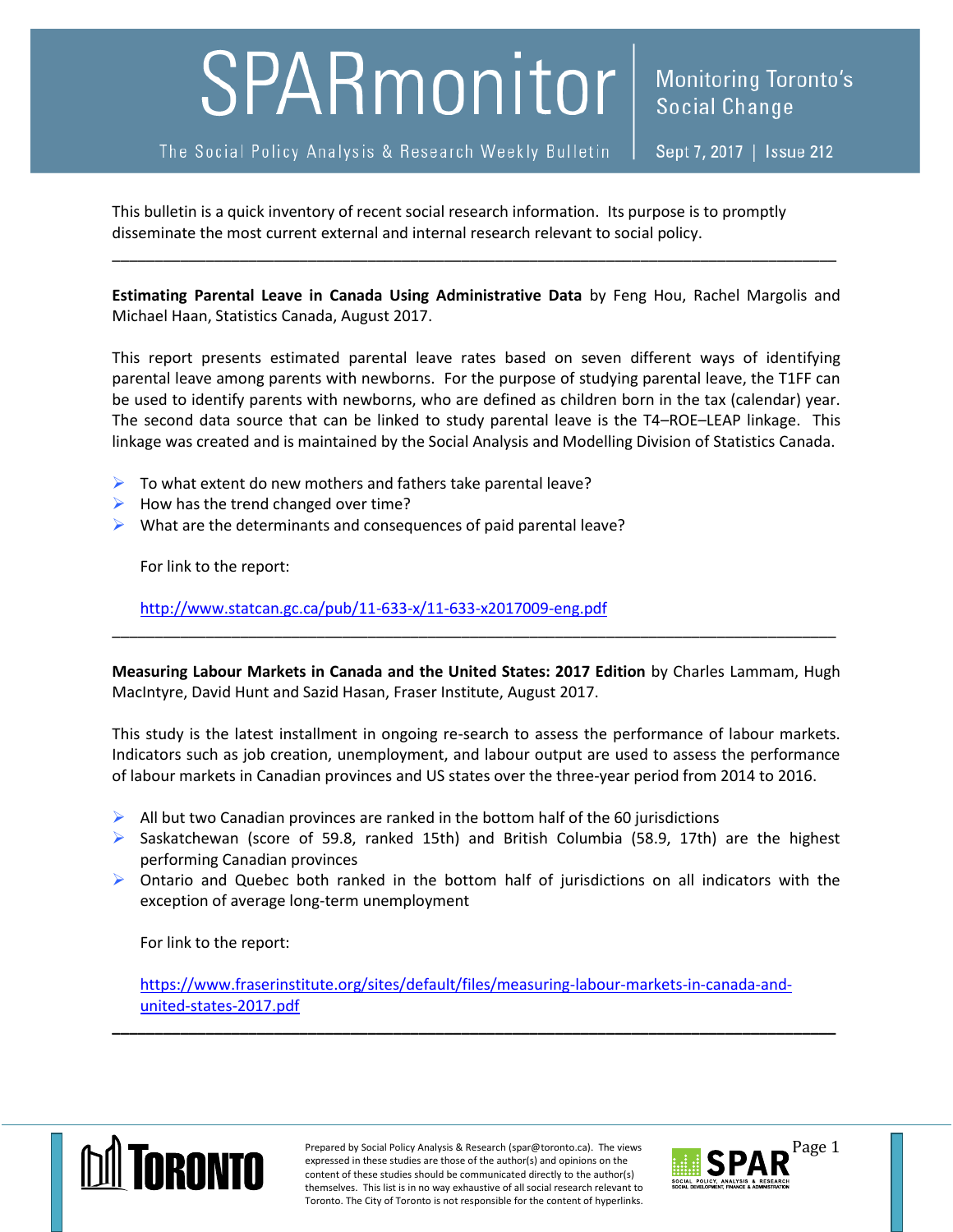**Understanding Mothers Experiencing Homelessness**: A gendered approach to finding solutions for family homelessness by Katrina Milaney, Kaylee Ramage, Xiao Yang Fang & Marilyn Louis, Canadian Observatory on Homelessness Press, 2017.

This report examines social experiences for mothers and children who are experiencing homelessness in two shelters and one housing program in Calgary, Alberta. Currently, much of the research on homelessness and what works for supporting individuals into sustainable housing comes from research on the single, adult, male population.

- In Calgary, according to the 2014 Point-in-Time count, there are more than 3,500 people each day without a permanent address
- $\triangleright$  Of those, 859 are women and 209 are families; these families include 284 children
- $\triangleright$  Women make up approximately 25% of the adult homeless population, but they are the majority of lone parents in families experiencing homelessness
- $\triangleright$  Women experiencing homelessness have high rates of post-traumatic stress disorder (36%), mental health issues like depression (50%) and report high rates of sexual exploitation, violence, and assault which ranged between 37%-89%

For link to the report:

[http://www.homelesshub.ca/sites/default/files/Family\\_Homelessness\\_Report.pdf](http://www.homelesshub.ca/sites/default/files/Family_Homelessness_Report.pdf)

**Investing in the Next Generation:** A bottom-up approach to creating better outcomes for children and youth by Bruce Katz and Ross Tilchin, Centennial Scholar Initiative at Brookings, August 2017.

\_\_\_\_\_\_\_\_\_\_\_\_\_\_\_\_\_\_\_\_\_\_\_\_\_\_\_\_\_\_\_\_\_\_\_\_\_\_\_\_\_\_\_\_\_\_\_\_\_\_\_\_\_\_\_\_\_\_\_\_\_\_\_\_\_\_\_\_\_\_\_\_\_\_\_\_\_\_\_\_\_\_\_\_\_

The American dream is built on the promise of upward social mobility. In the middle of the 20th century, rates of upward mobility improved across the socioeconomic spectrum. But over the course of the past 30 years, the vast majority of our population has seen mobility rates stagnate. For too many, the American dream has stalled.

- $\triangleright$  While some state governments have demonstrated a steady commitment to improving outcomes for youth, many are providing less funding for children now than they were before the Great Recession
- $\triangleright$  Leaders in local governments have joined forces with non-profits, philanthropies, and businesses to increase the magnitude, quality, and coordination of cradle-to-career investments in the next generation
- $\triangleright$  Communities are investing in efforts like nurse visiting programs, early childhood education, supplemental academic and social curricula, after-school programs, and summer learning initiatives

For link to the report:

[https://www.brookings.edu/wp-content/uploads/2017/08/investing-in-the-next-generation-a](https://www.brookings.edu/wp-content/uploads/2017/08/investing-in-the-next-generation-a-bottom-up-approach-to-creating-better-outcomes-for-children-and-youth.pdf)[bottom-up-approach-to-creating-better-outcomes-for-children-and-youth.pdf](https://www.brookings.edu/wp-content/uploads/2017/08/investing-in-the-next-generation-a-bottom-up-approach-to-creating-better-outcomes-for-children-and-youth.pdf)